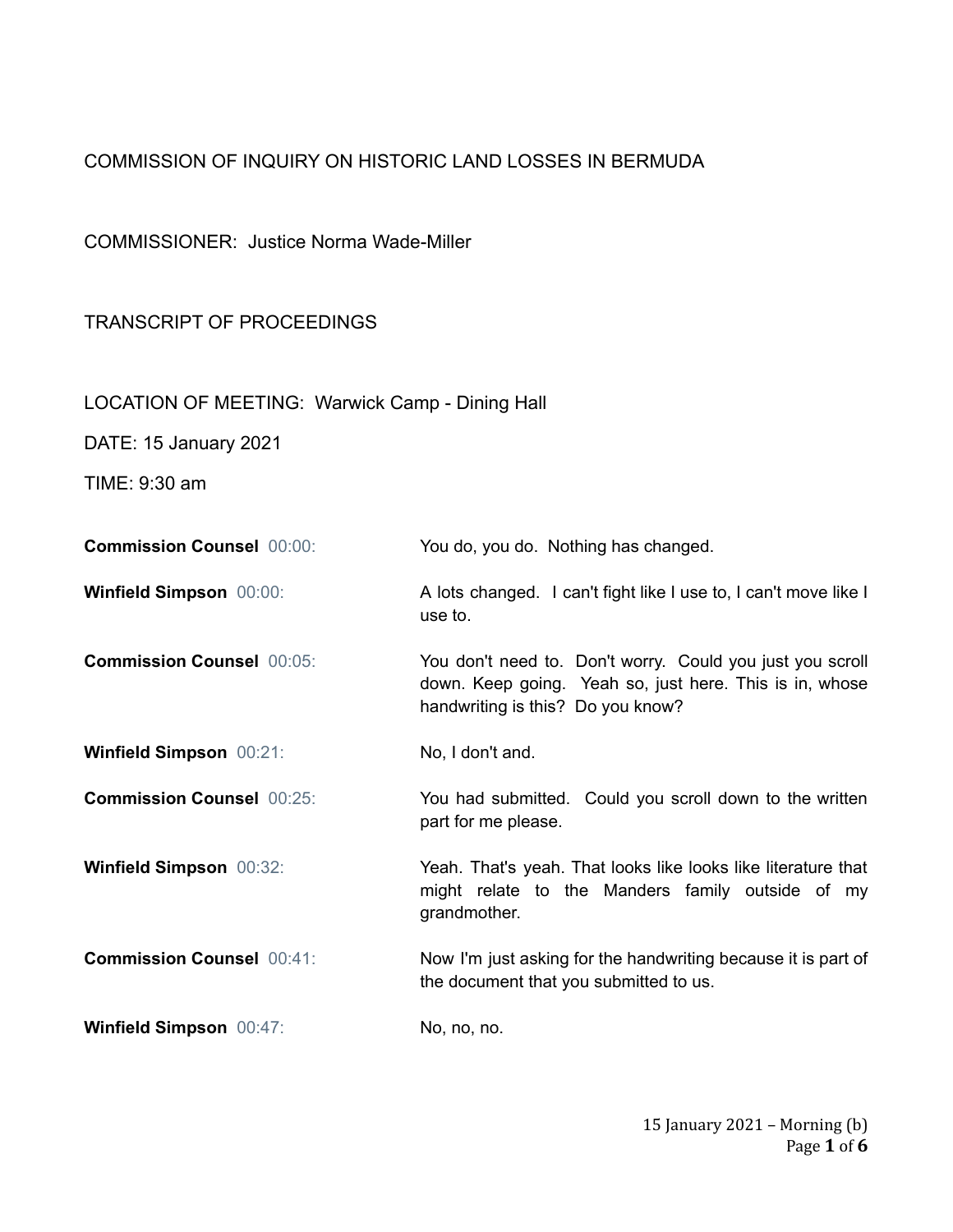| <b>Commission Counsel 00:48:</b> | Okay. Could you just scroll on again for me to the type<br>part of the family tree. It's labeled family tree.                                                                                                                                                                                                                                                                                       |
|----------------------------------|-----------------------------------------------------------------------------------------------------------------------------------------------------------------------------------------------------------------------------------------------------------------------------------------------------------------------------------------------------------------------------------------------------|
| <b>Winfield Simpson 01:03:</b>   | This stuff I brought along and gave to the Commissioners.                                                                                                                                                                                                                                                                                                                                           |
| <b>Commission Counsel 01:06:</b> | This is, this document that is projected now on the screen,<br>you recognize that?                                                                                                                                                                                                                                                                                                                  |
| Winfield Simpson 01:15:          | Again, that relates to a mum family members of mine. They<br>will be like siblings to my grandmother, and that family.<br>That's that's that's not me directly.                                                                                                                                                                                                                                     |
| <b>Commission Counsel 01:33:</b> | Okay, but what you have done is that you have shared with<br>us your understanding of the family tree.                                                                                                                                                                                                                                                                                              |
| Winfield Simpson 01:39:          | Yeah, I bought everything that relates to my family and I<br>gave it to the Commissioners. And that was inclusive to it.                                                                                                                                                                                                                                                                            |
| <b>Commission Counsel 01:47:</b> | Okay. We'll come back to it, shortly.                                                                                                                                                                                                                                                                                                                                                               |
| <b>Winfield Simpson 01:51:</b>   | Yes.                                                                                                                                                                                                                                                                                                                                                                                                |
| <b>Commission Counsel 01:52:</b> | Now, very quickly, because uh, personal difficulty has<br>arisen and we may need to stop shortly. You have made<br>footnotes to your original document, that's correct?                                                                                                                                                                                                                             |
| <b>Winfield Simpson 02:09:</b>   | Yes. I made a footnote.                                                                                                                                                                                                                                                                                                                                                                             |
| <b>Commission Counsel 02:18:</b> | Okay. And you have also, in pursuit of what came to your<br>attention, and what came to your attention, I refer<br>specifically to what is WCS2. This letter that had been<br>written from the Secretary to the Commission, this is a<br>Bermuda Development Company, and written to your<br>grandmother, grandmother. You also made representations<br>to the Permanent Secretary of Home Affairs. |
| Winfield Simpson 02:49:          | Uhumm                                                                                                                                                                                                                                                                                                                                                                                               |
| <b>Commission Counsel 02:50:</b> | And then I'm going to ask you not to answer, uhumm.<br>Cannot write that on the record please sir, okay.                                                                                                                                                                                                                                                                                            |
| Winfield Simpson 02:54:          | Yes.                                                                                                                                                                                                                                                                                                                                                                                                |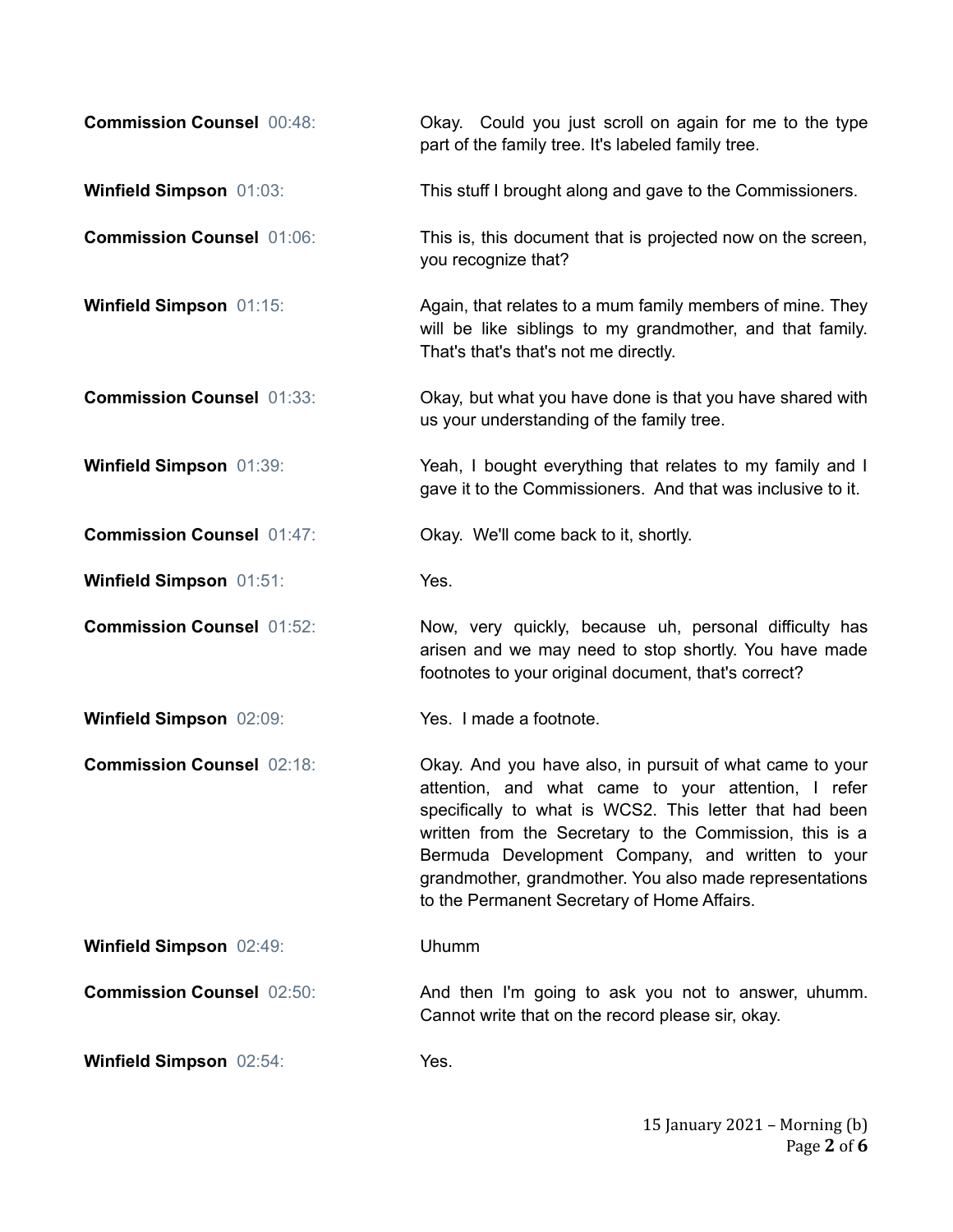| <b>Commission Counsel 02:56:</b> | Okay. They and you also had representation to the<br>Ombudsman, Miss Eileen Brock.                                                                                                                                                                               |
|----------------------------------|------------------------------------------------------------------------------------------------------------------------------------------------------------------------------------------------------------------------------------------------------------------|
| Winfield Simpson 03:02:          | Correct. That was all in my pursuit as it relates to this. This<br>a mum this ordeal here.                                                                                                                                                                       |
| <b>Commission Counsel 03:12:</b> | So, what I'm going to do I'm just going to ask you to take<br>us through the footnote. And at that point, we're then<br>going to pause for, for a bit. Let us just go to the footnote.                                                                           |
| Winfield Simpson 03:21:          | Sure.                                                                                                                                                                                                                                                            |
| <b>Commission Counsel 03:22:</b> | Documentary referred to as Winfield C. Simpson's<br>footnotes.                                                                                                                                                                                                   |
| <b>Winfield Simpson 03:27:</b>   | Sure. Let me use just take                                                                                                                                                                                                                                       |
| <b>Commission Counsel 03:28:</b> | Just a minute. And you had, it's dated 11th of September<br>2020. I'm just going to ask you.                                                                                                                                                                     |
| <b>Winfield Simpson 03:41:</b>   | Now.                                                                                                                                                                                                                                                             |
| <b>Commission Counsel 03:42:</b> | One minute sir. So, going to ask you to sign that copy that<br>I'm giving you, please. Madam Chair, I'm going to ask for<br>the document which is, which Mr. Simpson refers to as<br>footnote is headed Winfied C. Simpson's, Winfield C.<br>Simpson's footnote? |
| Madam Chair 04:24:               | That's Winfield, Sorry.                                                                                                                                                                                                                                          |
| <b>Commission Counsel 04:26:</b> | Winfield.                                                                                                                                                                                                                                                        |
| Madam Chair 04:27:               | Thank you. Winfield.                                                                                                                                                                                                                                             |
| <b>Commission Counsel 04:37:</b> | C. Simpson's, footnote.                                                                                                                                                                                                                                          |
| Madam Chair 04:43:               | Yes.                                                                                                                                                                                                                                                             |
| <b>Commission Counsel 04:44:</b> | And importantly I make the point that it is dated 11th of<br>September 2020, but he has signed it today, which is the<br>15th of January 2021. I mean, that's important point. I ask<br>that it be tendered and admitted as exibit WCS3?                         |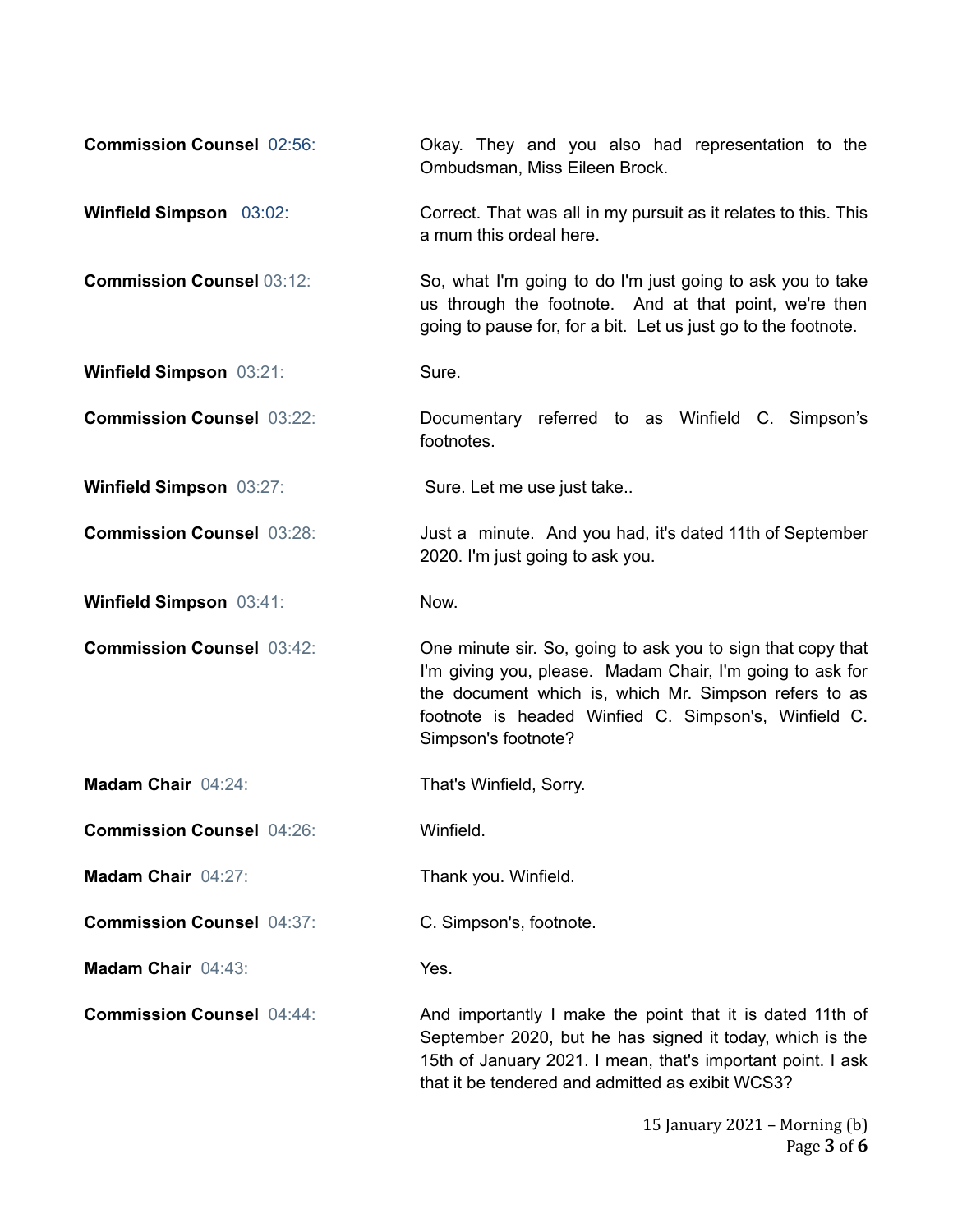| <b>Madam Chair 05:03:</b> | WCS3. So, the document uh named, labeled as Winfield                  |
|---------------------------|-----------------------------------------------------------------------|
|                           | C. Simpson footnote dated September 11, 2020, but                     |
|                           | signed today, the 15th of January 2021, is hereby entered<br>as WCS3. |
|                           |                                                                       |

**Commission Counsel** 05:30: Thank you very much. I was going to ask to take us through this document sir. You may go ahead sir.

**Winfield Simpson** 05:36: Yes, and I'm glad that the Lady Chairman uh, miss pointed out that it's , I think it's September the 11th. I have it down as, the 11<sup>th</sup>. Sometimes I do this sort of, you know and it's the date, may not relate to the month. But I believe it was September the 11<sup>th</sup> when I done this.

**Commission Counsel** 05:56; Could just take us through it? Thank you, sir.

**Winfield Simpson** 05:58: Yeah. And um, what brought that about?

**Commission Counsel** 06:01: Just, I'm going to ask you to before we go to the explanation. just going to ask you to read it. My apologies. Okay?

**Winfield Simpson** 06:06: Okay, Sure. Winfield C. Simpson's Footnote. The Tucker's Town and St. David's Communities did get along as neighbors participating in social as well as sporting events before the US base-lands were developed in St. George's, where our airport is located today. My grandmother, Thalia Durham's sister, Mrs. Pearl Lamb used to swim from Tucker's Town, to the St. David's islands to see her boyfriend, whom she ended up marrying, eventually. His name I believe was, Burt Lamb.

> The women were strong swimmers and would often swim from shore to the breakers and back. Tucker's Town family stories I learned growing up from family gatherings as well as some relatives and family friends. One story regarding my grandmother's mother's sister who while outside the family homestead, located, I've got down 57 Breakers Road, but that's not necessarily the right co, a mum address. uh, It might have been South Breakers Road. Whatever, number I'm not sure of but, I repeat that. Homestead located, as is written 57 Breakers Road was

> > 15 January 2021 – Morning (b) Page **4** of **6**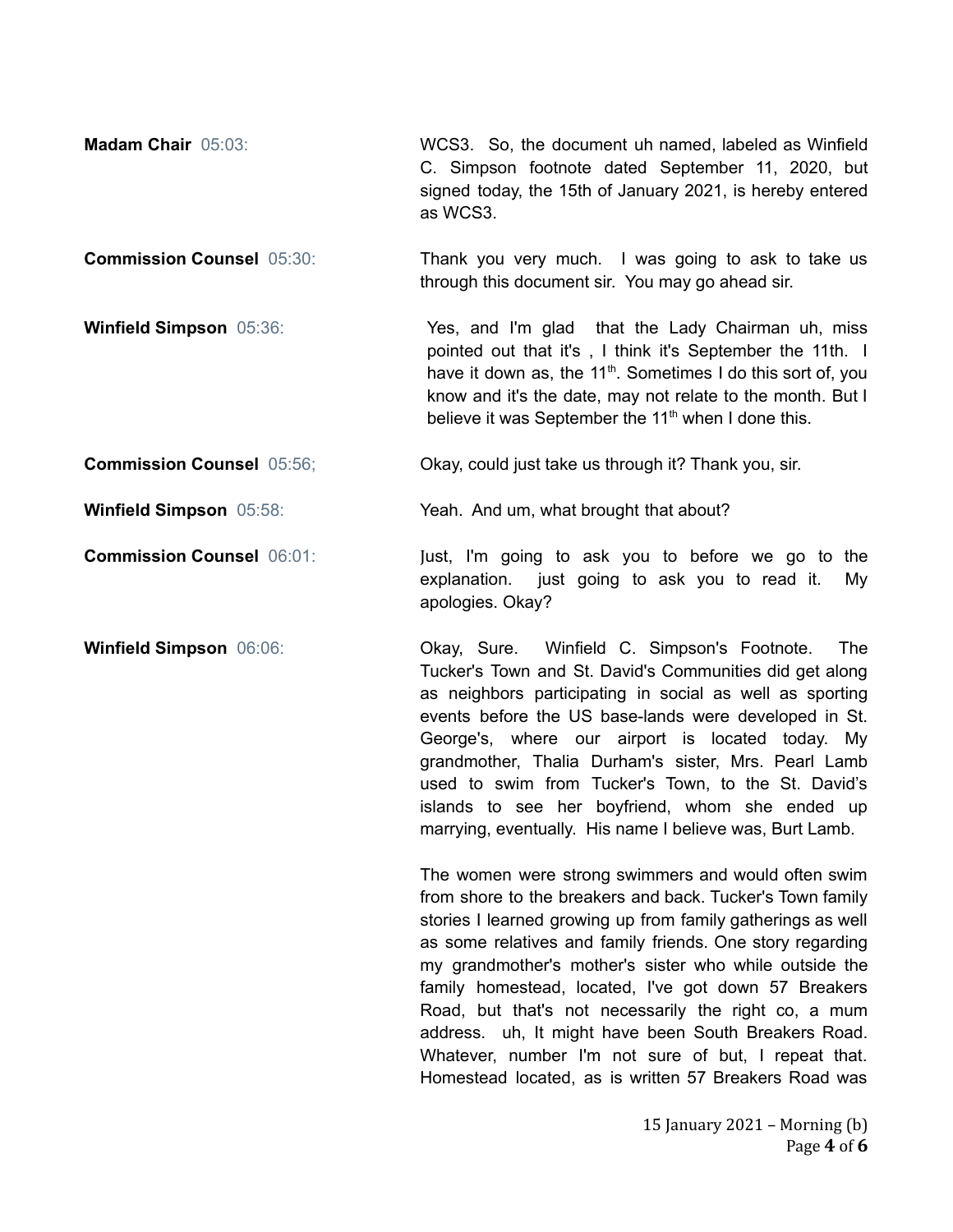dragged around the house of property from a donkey grabbing her hair. This was the incident that caused her to be considered retarded as she grew older. Another story told to me, was how the women of Tucker's Town, used to love to play cricket any field near the old Pink Beach Hotel and the old house resident's location on South Road. Incidentally, TT Women, that's Tucker's Town women against SD women, which is um, St. David's women. I was also told by my aunt Minnie Parker, that it was she who gave the field in Devil's Hole which was part of the homestead property to the community of the area, which know today as Cleveland County. I believe that after her husband passed, She had no children and befriended a gentleman, I believe his name to be Mr. Cleve Smith. I met him whenever I used to visit there, meaning the homestead.

Then there were the stories of mermaids luring the men of TT to the ocean with their cries and squeals at night. Large waterspouts were always seen existing frequently from the southwest horizon. It was believed to prevent a waterspout from reaching land where it would become a tornado. one would have to take a sterling silver butter knife and cut the waterspout upon first sight at sea. If you failed to do this then the waterspout became a tornado when touching land, becoming devasting, destroying anything and everything in its path. These stories I found fascinating. And those relatives, friends and family of mine, giving these stories, seemed very serious. The TT community seemed to be very spiritual people who were a mixture of free slaves and others, colored, black and white.

I would say my ancestry is from Josiah Smith, a crown Queen Victoria's pilot. I am his descendant and on behalf of my mother Cecily Simpson, my grandmother, Thalia Durham, her mother Ainsely Eldie Manders I see justification in some form of retribution to the estate or estates of Josiah Smith as well as the homestead located 57 Breakers Road. I believe to be in control of the Marsden Church of Devil's Hole. I believe it to be a shame that my mother's grandmother, Mrs. Ainsley Eldie Manders was deprived of her heritage etc. and us, her descendants, including myself, being deprived of the homestead

> 15 January 2021 – Morning (b) Page **5** of **6**